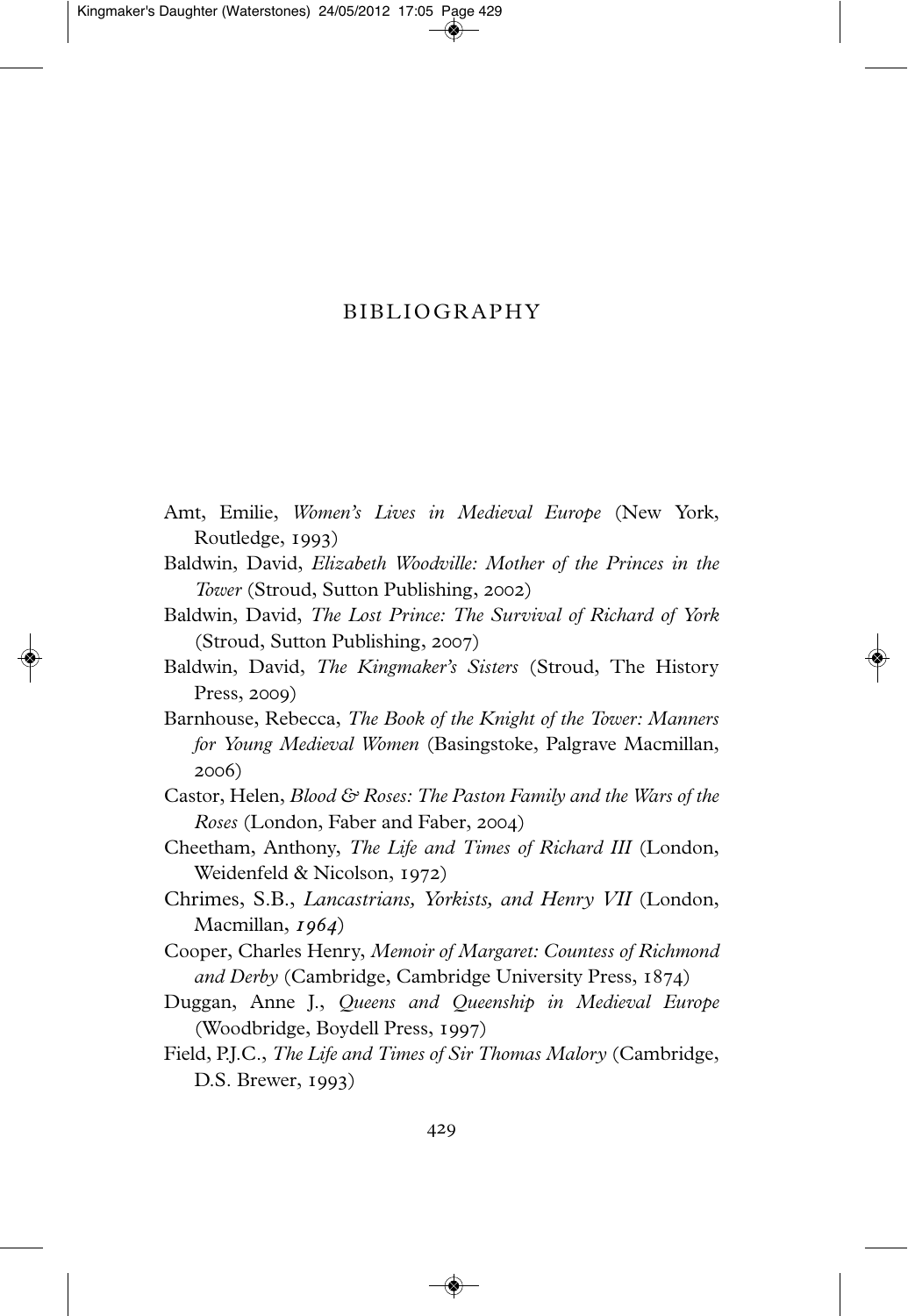## PHILIPPA GREGORY

- Fields, Bertram, *Royal Blood: King Richard III and the Mystery of the Princes* (New York, Regan Books, 1998)
- Gairdner, James, 'Did Henry VII Murder the Princes?', *English Historical Review*, VI (1891)
- Goodman, Anthony, *The Wars of the Roses: Military Activity and English Society 1452–97* (London, Routledge & Kegan Paul, 1981)
- Goodman, Anthony, *The Wars of the Roses: The Soldiers' Experience*  $(Stroud, Tempus, 2006)$
- Gregory, P., Jones, M., and Baldwin, D., *The Women of the Cousins' War* (London, Simon & Schuster, 2011)
- Griffiths, Ralph A., *The Reign of King Henry VI* (Stroud, Sutton Publishing, 1998)
- Grummitt, David, *The Calais Garrison, War and Military Service in England, 1436–1558* (Woodbridge, Boydell & Brewer, 2008)
- Hammond, P.W., and Sutton, Anne F., *Richard III: The Road to Bosworth Field (London, Constable, 1985)*
- Harvey, N.L., *Elizabeth of York: Tudor Queen* (London, Arthur Barker, 1973)
- Haswell, Jock, *The Ardent Queen: Margaret of Anjou and the Lancastrian Heritage* (London, Peter Davies, 1976)
- Hicks, Michael, *False, Fleeting, Perjur'd Clarence: George, Duke of Clarence, 1449-78* (Stroud, Sutton, 1980)
- Hicks, Michael, *Warwick the Kingmaker* (London, Blackwell Publishing, 1998)
- Hicks, Michael, *Richard III* (Stroud, Tempus, 2003)
- Hicks, Michael, *Anne Neville: Queen to Richard III* (Stroud, Tempus, 2007)
- Hicks, Michael, *The Prince in the Tower: The Short Life & Mysterious Disappearance of Edward V* (Stroud, Tempus, 2007)
- Hipshon, David, *Richard III and the Death of Chivalry* (Stroud, The History Press, 2009)
- Hughes, Jonathan, *Arthurian Myths and Alchemy: The Kingship of Edward IV* (Stroud, Sutton Publishing, 2002)
- Hutchinson, Robert, *House of Treason: The Rise and Fall of a Tudor Dynasty* (London, Weidenfeld & Nicolson, 2009)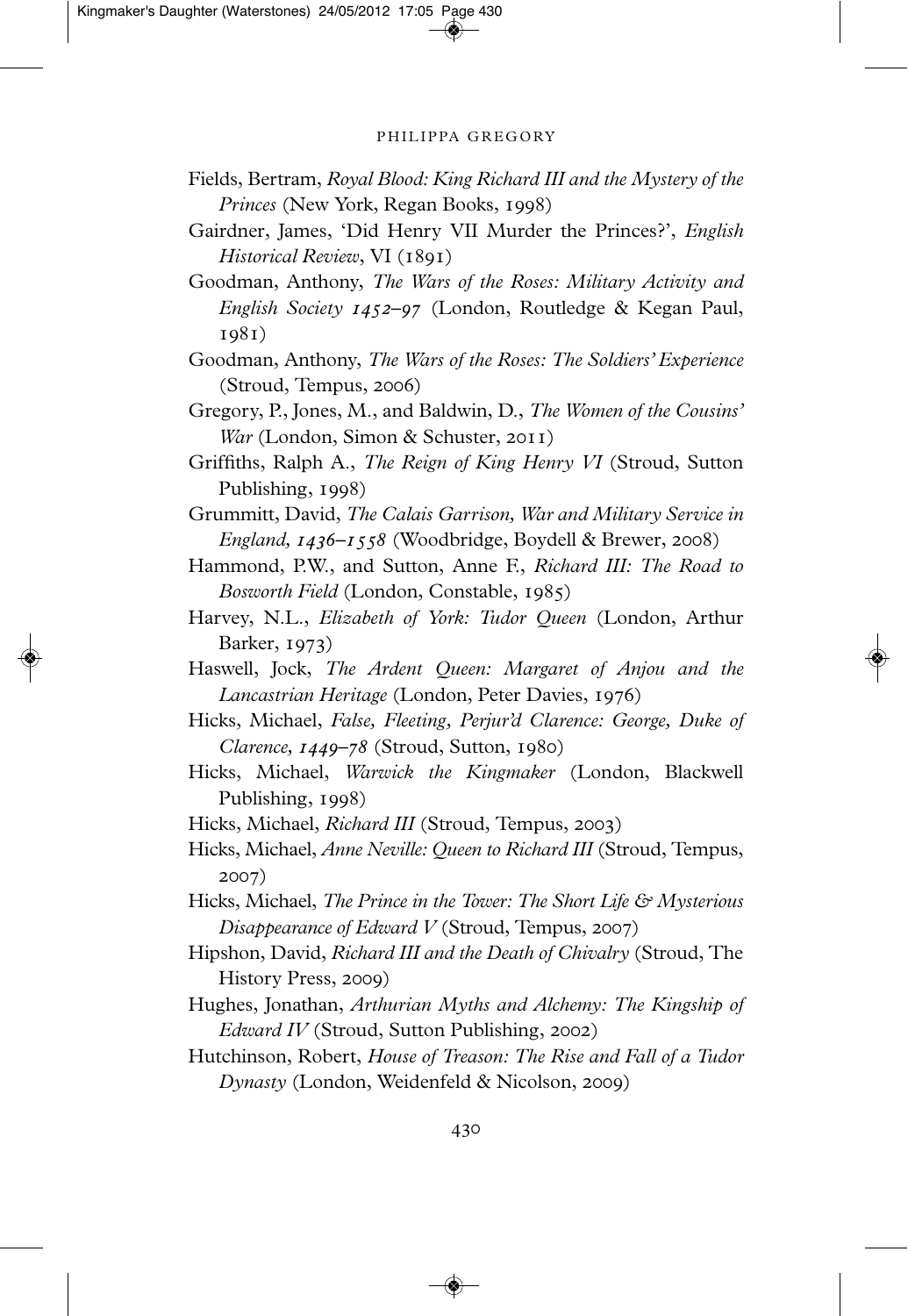## THE KINGMAKER'S DAUGHTER

- Jones, Michael K., and Underwood, Malcolm G., *The King's Mother: Lady Margaret Beaufort, Countess of Richmond and Derby* (Cambridge, Cambridge University Press, 1992)
- Jones, Michael, K., *Bosworth : Psychology of a Battle* (Stroud, The History Press, 2002)
- Karras, Ruth Mazo, *Sexuality in Medieval Europe: Doing unto Others*  $(New York, Routledge, 2005)$
- Kendall, Paul Murray, *Richard the Third* (New York, Norton, 1955)
- Laynesmith, J.L., *The Last Medieval Queens: English Queenship 1445–1503* (Oxford, Oxford University Press, 2004)
- Lewis, Katherine J., Menuge, Noel James, Phillips, Kim M. (eds), *Young Medieval Women* (Basingstoke, Palgrave Macmillan)
- MacGibbon, David, *Elizabeth Woodville (–): Her Life and Times* (London, Arthur Barker, 1938)
- Mancini, D., Cato, A., translated by Armstrong, C.A.J., *The Usurpation of Richard the Third: Dominicus Mancinus Ad Angelum Catonem De Occupatione Regni Anglie per Riccardum Tercium Libellus* (Oxford, Clarendon Press, 1969)
- Markham, Clements R., 'Richard III: A Doubtful Verdict Reviewed', *English Historical Review*, VI (1891)
- Maurer, Helen E., *Margaret of Anjou: Queenship and Power in Late Medieval England* (Woodbridge: The Boydell Press, 2003)
- Mortimer, Ian, *The Time Traveller's Guide to Medieval England* (London, Vintage, 2009)
- Neillands, Robin, *The Wars of the Roses* (London, Cassell, 1992)
- Phillips, Kim M., *Medieval Maidens: Young Women and Gender in England, 1270-1540* (Manchester, Manchester University  $Press, 2003)$
- Plowden, Alison, *The House of Tudor* (New York, Weidenfeld & Nicolson, 1976)
- Pollard, A.J., *Richard III and the Princes in the Tower* (Stroud, Sutton Publishing, 2002)
- Prestwich, Michael, *Plantagenet England 1225–1360* (Oxford,  $Clarendon Press, 2005)$
- Reed, C., *The Tudors: Personalities & Practical Politics in th Century England (Oxford, Oxford University Press, 1936)*